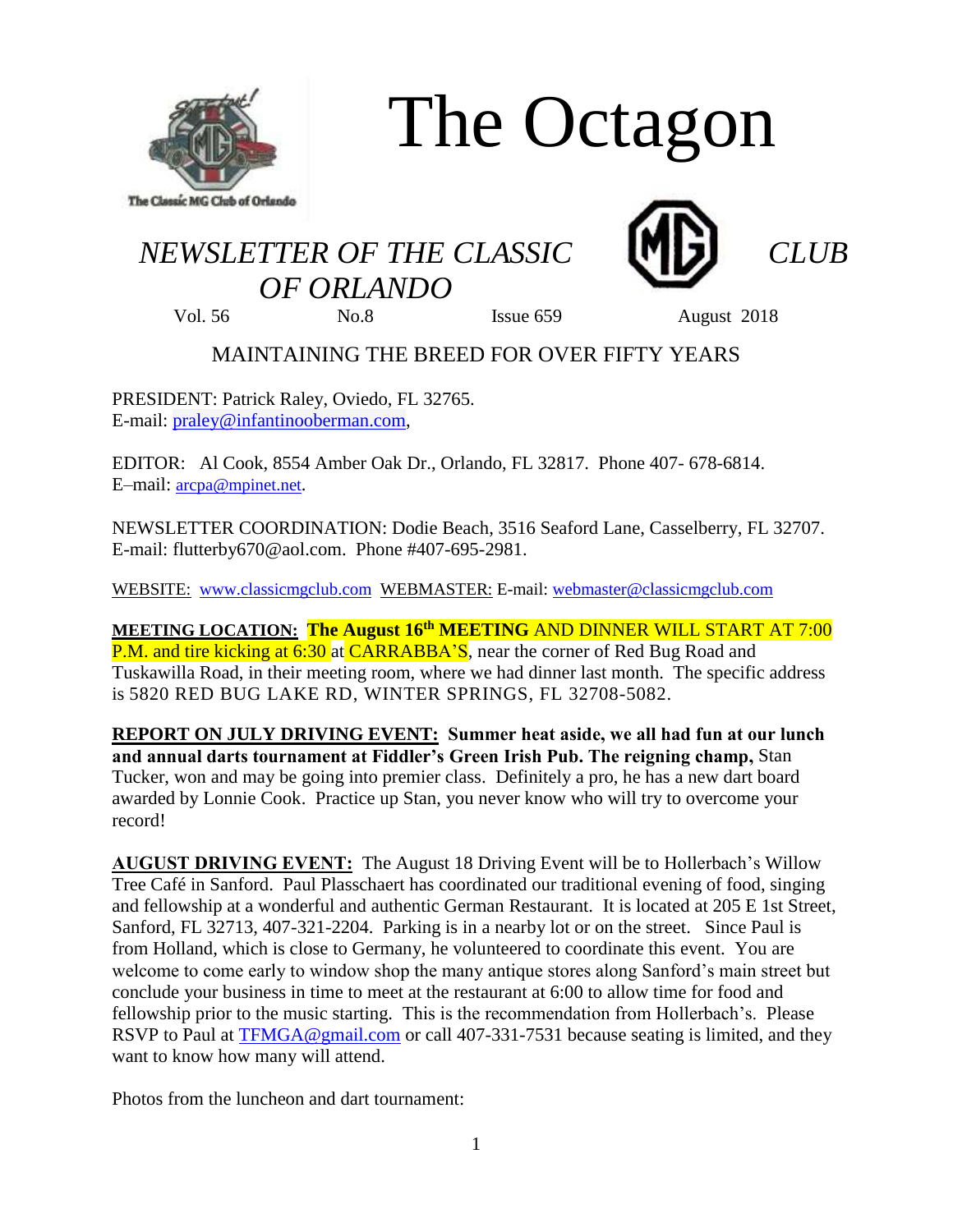









**WEBSITE TRAINING:** Brian Collins hosted a seminar on July 14th at Ceres Motorsports to train interested members who are volunteering to take over management of the club's website. We anticipate that we soon will have the website refreshed and underway again, making our presence better known to the world. Brian will have another training at the Ceres Motorsports shop on August 25. Call Brian Collins for more information, 407-403-2556.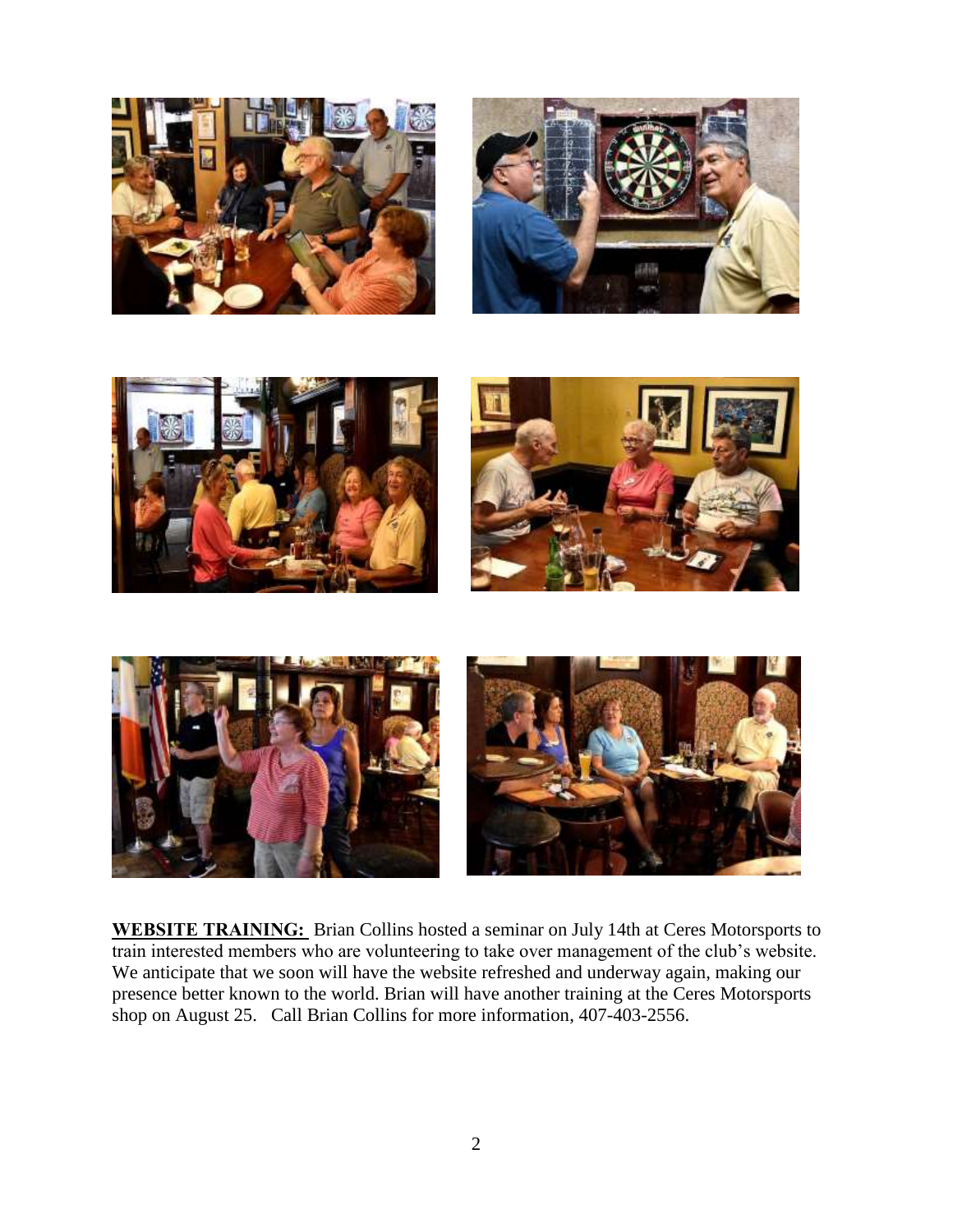#### **OTHER EVENTS:**

**GOF 2019:** For those of you who may have missed it, it's official that we are having the GOF in Daytona Beach next year. It will be held at the Plaza Resort & Spa on the beach. **Save the date: 11th thru 14th of April**. The main feature will be taking a drive on the road course around the race track on a Friday afternoon. We will also have a few driving MG's road events in the Daytona area. We are starting on a Thursday for the early birds with something for them to do, a meet & greet as well as a driving tour. More information will be coming out soon.

**MG Jamboree**: The Florida Suncoast MG Club is holding their biannual Jamboree November 16-18, 2018 at the Safety Harbor Resort and Spa which is located on the west side of Tampa Bay. This is a fun event which has been attended by many of our club members. See the attached flyer for more information.

**All British Car Club Ice Cream Social and Driving Event:** August 11 from 9:00-1:00, the All British Car Club is hosting another awesome driving event. Bring your classic British car and join in on the fun! We'll be meeting at Ceres Motorsports at 9am and will rally out to the Orlando Wetlands Park at 9:30am. We'll explore the wetlands for a bit and head back to the Ceres Motorsports garage around 11am. From there we'll be enjoying cars, ice cream and hot dogs! Ceres Motorsports is located at [640 Kane Ct, Oviedo, FL 32765.](http://maps.google.com/?q=Ceres%20Motorsports%2C%20640%20Kane%20Ct%2C%20Oviedo%2C%20FL%2032765%2C%20USA) 

#### **FUTURE CLUB EVENTS:**

We try to do a driving event on the weekend after the meeting (local drives during the summer). This of course is subject to availability and changes. Events planned for the next few months include the following:

September - Nancy Payne will do a trip to Proper Pie Company in Davenport, FL. This is a new place for our repertoire! It will be a great British taste experience and a wonderful drive. It is located at 145 Ridge Center Drive, Davenport, FL. Driving details are pending. Please RSVP to Nancy at [paynesq5@aol.com](mailto:paynesq5@aol.com) or call 407-670-9241 by September 22. For the menu see <https://theproperpiecompany.com/menu/> . See attached flyer.

October – Carol McCormick and Dodie Beach are already working on the overnighter to Vero Beach. We must have reservations in by September 30th. This will also be the count for diner at Waldo's. More information next month. See attached flyer.

November – Flankey Picnic

December – **We need a volunteer** to host our annual Christmas party.

#### **FOR SALE ITEMS:**

If you would like to list any items for sale, please send the information to the editor for inclusion in the newsletter.

1. Our own Pete Rogers has a 1953 MGTD complete restoration! The body is restored to its original beauty. The engine was rebuilt with new rear main seal, and it has a new interior. The car has lots of extras- fogs, wind wings, luggage rack, extra mirrors etc. This car is a beautiful burgundy with tan interior. Asking \$27,500.00. Call Pete Rogers for more info, cell 1-352-406- 1948. This car is like a brand-new TD.